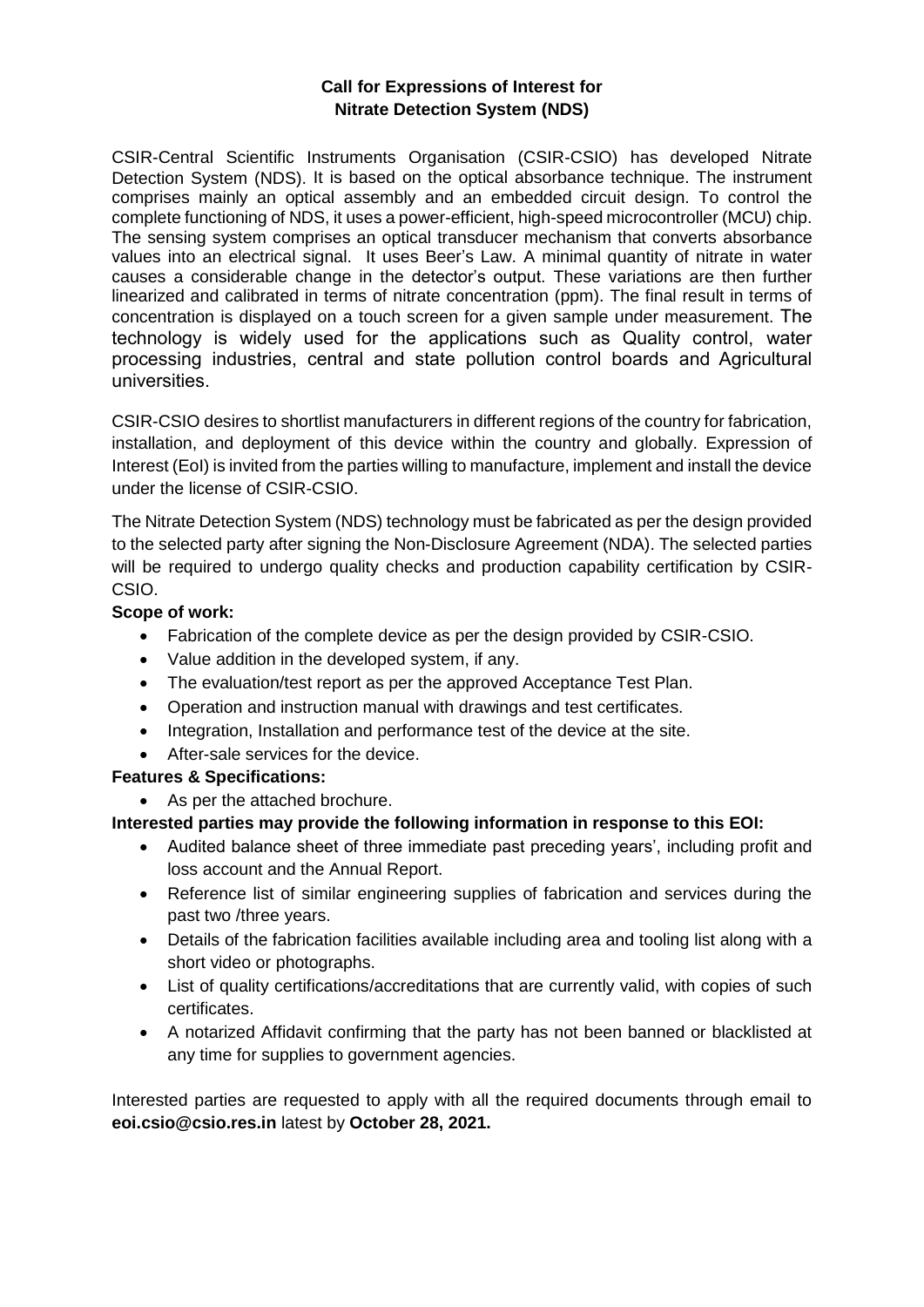# **नाइट्रेट् जाांच प्रणाली (एनडीएस) के ललए रुलच की अलिव्यक्ति आमांलित**

सीएसआईआर-केंद्रीय वैज्ञानिक उपकरण संगठन (सीएसआईआर-सीएसआईओ) ने नाइटेट जांच प्रणाली (एनडीएस) विकसित की है। यह ऑप्टिकल अवशोषक तकनीक पर आधारित है। इस उपकरण में मुख्य रूप से एक ऑप्टिकल असेंबली और एक एम्बेडेड सर्किट डिज़ाइन शामिल है। एनडीएस के पूर्ण कामकाज को नियंत्रित करने के लिए, यह एक ऊर्जादक्ष, उच्च गति वाले माइक्रोकंट्रोलर (एमसीयू) चिप का उपयोग करता है। सेंसिंग सिस्टम एक ऑप्टिकल टांसड्यूसर मैकेनिज्म से बना होता है जो एब्जॉर्बेंस वैल्यू को इलेक्टिकल सिग्नल में बदल देता है। इसमें बियरर्स सिद्धांत का प्रयोग होता है। पानी में नाइटेट की न्यूनतम मात्रा की उपस्थिति डिटेक्टर के आउटपुट में काफी बदलाव का कारण बनती है। फिर इन विविधताओं को सांद्रता (पीपीएम) के संदर्भ में और अधिक रैखिक तथा अंशांकित किया जाता है। माप के तहत दिए गए नमूने के लिए सांद्रता के संदर्भ में अंतिम परिणाम टच स्क्रीन पर प्रदर्शित होता है। इस प्रौद्योगिकी को गुणवत्ता नियंत्रण, जल प्रसंस्करण उद्योग, केंद्रीय और राज्य प्रदूषण नियंत्रण बोर्ड और कृषि विश्वविद्यालयों आदि में विभिन्न अनुप्रयोगों के लिए व्यापक रूप से उपयोग में लाया जाता है।

सीएसआईआर-सीएसआईओ देश के भीतर और विश्व स्तर पर इस उपकरण के निर्माण, स्थापना और तैनाती के लिए देश के विभिन्न क्षेत्रों में निर्माताओं को शॉर्टलिस्ट करना चाहता है। सीएसआईआर-सीएसआईओ के लाइसेंस के तहत डिवाइस के निर्माण, कार्यान्वयन और स्थापित करने के लिए इच्छुक पार्टियों से रुचि की अभिव्यक्ति (ईओआई) आमंनित की जाती है।

नाइटेट डिटेक्शन सिस्टम (एनडीएस) तकनीक को गैर-प्रकटीकरण समझौते (एनडीए) पर हस्ताक्षर करने के बाद, चयनित पार्टी को प्रदान किए गए डिज़ाइन के अनुसार तैयार करना होगा। चयनित पार्टियों को सीएसआईआर-सीएसआईओ द्वारा गुणवत्ता जांच और उत्पादन क्षमता प्रमाणन से गुजरना होगा। **कार्य का लिस्तार:**

- सीएसआईआर-सीएसआईओ द्वारा प्रदान किए गए डिज़ाइन के अनुसार संपूर्ण उपकरण का निर्माण।
- विकसित की गई प्रणाली में गुणवत्ता वर्धन, यदि कोई हो।
- अनुमोदित स्वीकृति परीक्षण योजना के अनुसार मूल्यांकन/परीक्षण रिपोर्ट।
- परीक्षण प्रमाण पत्र और ड़ॉइंग सहित प्रचालन और निर्देश पुस्तिका।
- साइट पर उपकरण का एकीकरण, संस्थापना और कार्य-निष्पादन परीक्षण।
- उपकरण के नलए नबक्री के बाद की सेवाएं ।

# **लिशेषताएां और लिलनर्देश:**

• संलग्न विवरणिका के अनसार

# **इच्छु क पालट्यर्ाां कृ पर्ा इस ईओआई के सांर्दियमेंलनम्नललक्तित सूचनाऍां प्रर्दान करें**

- गत तीि वषों की, लार् एवं हानि के नववरण सनहत ऑनडट् हुई बैलेंस शीट् एवं वानषिक ररपोट्ि।
- गत दो/तीन वर्षो के दौरान इस प्रकार के समान अभियांत्रिकी उत्पादों के निर्माण एवं सेवाओं की संदर्भ सूची।
- उपलब्ध कार्यक्षेत्र एवं उपस्करों की सूची सहित निर्माण सुविधाओं का पूरा विवरण तथा साथ ही इस संबंध में एक लघु वीडियो अथवा फोटो लगाए जाएं।
- गुणवत्ता संबंधी प्रमाणन/प्राप्त मान्यताओं की वर्तमान में वैध सूची तथा संबंधित प्रमाणपत्रों की प्रतियों की सूची प्रस्तुत करें।
- नोटरी द्वारा प्रतिहस्ताक्षरित शपथपत्र, जिसमें यह पृष्टि की गई हो कि पार्टी को सरकारी अभिकरणों को आपूर्ति के लिए कभी प्रतिबंधित या काली सूची में नहीं डाला गया है।

इच्छुक पार्टियों से आग्रह है कि वे इस संबंध में सभी आवश्यक दस्तावेज़ों सहित eoi.csio@csio.res.in पर ई.मेल के माध्यम से 28 अक्टूबर, 2021 तक आवेदन करें।